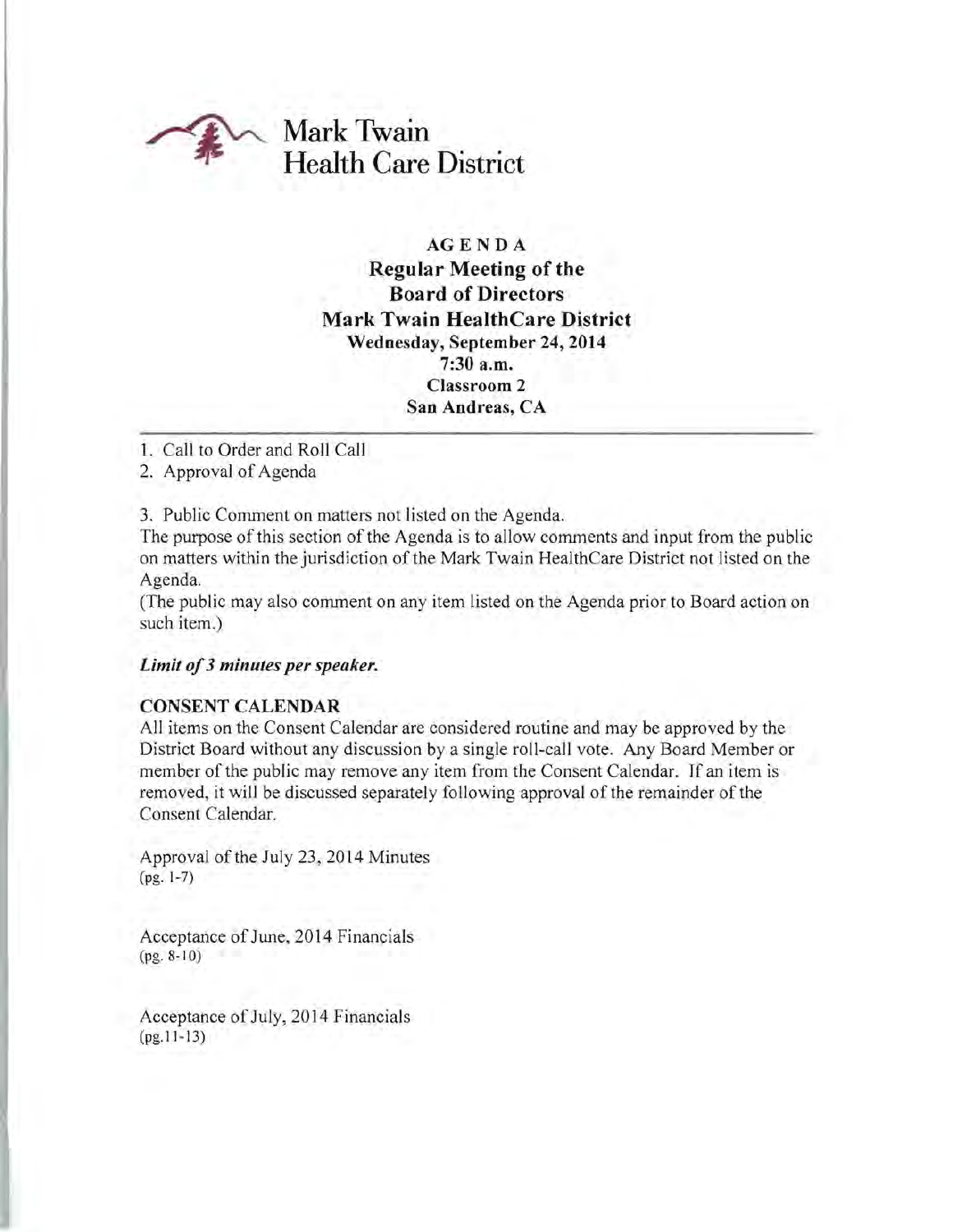#### **UNFINISHED BUSINESS**

| Dogtown Property                                            |
|-------------------------------------------------------------|
| Angels Camp Planning Commission Update<br>۰                 |
| October 7 <sup>th</sup> City Council Meeting                |
| Extension of Real Estate Offer                              |
| (Attachment A)                                              |
| Alternative Site Discussion                                 |
| <b>Public Comment</b>                                       |
| <b>ACTION ITEM:</b>                                         |
| A motion to approve extension of offer on Dogtown Property. |
| 2. Telehealth Update.<br>Dr. Smart<br>Public Comment        |
|                                                             |

l. Real Estate Update ............. .......... .. ...... ..... ................. . .............Mr. Doss

- 3. Board Policy Regarding SOl(c)3 Funding ..................................... Mr. Doss • October, 2014 Board Meeting Public Comment
- 6. Physician Education Forum .............................. .......... ............Dr. Smart • October 1, 2014, Camps Restaurant (Fireside Room) (Attachment B) Public Comment

#### **NEW BUSINESS**

- Board Policy Documents .........................................................Mr. Doss
	- Public Records Request (Distributed at meeting)
	- Conflict of Interest Policy (Distributed at meeting) Public Comment

### ACTION ITEM

Approval of Board Policy Documents

- Mark Twain Heart Center
	- o Remodel Plan & Map (Attachment C & D)